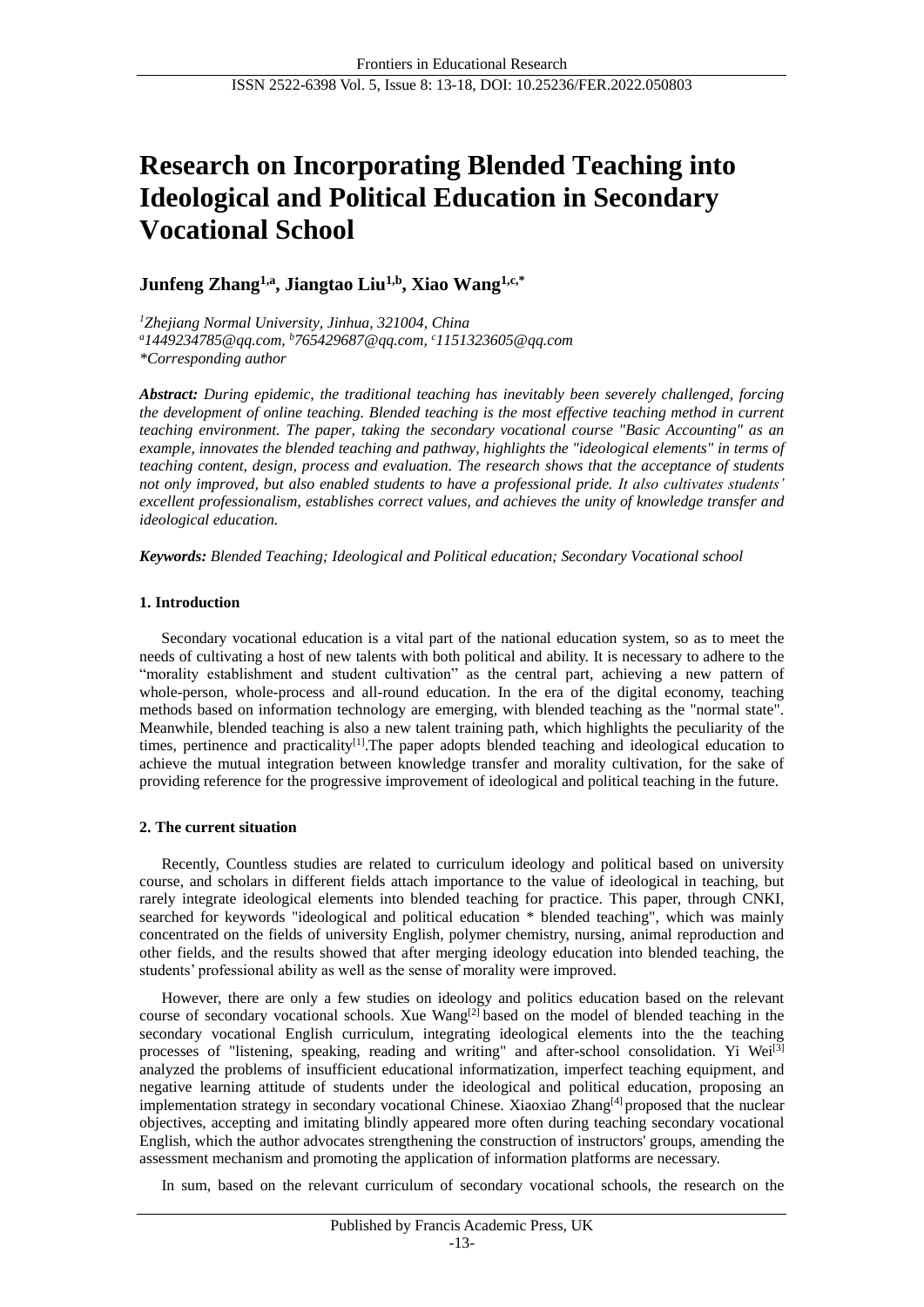integration of ideological education into blended teaching is mainly based on cultural courses such as secondary vocational English and Chinese, while the practice based on secondary vocational professional courses has not yet been involved. Therefore, the paper integrates morality cultivation into teaching content and evaluation by innovating blended teaching.

# **3. The connotation and advantages of blended teaching**

## *3.1 The connotation of blended teaching*

"Blended teaching" is an important part of blending Learning. The so-called "blended" is to organically combine traditional teaching with online teaching, learning from each other's strengths. It can also maximize the creativity of students, the arbitrariness of learning space and the stability of teachers' level[5].The blended teaching refers to an "online + offline" integrated teaching method in this article.

## *3.2 Advantages of blended teaching*

First of all, "blended teaching" has the characteristics of full integration. "Blended teaching" is not only a mixture of teaching processes, but also teaching content selection, teaching design formulation, teaching evaluation establishment, teaching platform allocation, etc. It is not limited to a specific standard or form, but "act according to circumstances" to meet the teaching needs.

Besides, blended teaching absorbs the benefits of online and traditional teaching. It absorbs the advantages of online teaching's flexible and efficient, and alleviates the sense of alienation between teachers and students brought about by the distance education. At the same time, through online teaching, the course content is standardized and sustainably utilized, so that the top and excellent teachers can better benefit more students, and greatly enrich the learning resources of students<sup>[6]</sup>.

## **4. Logic between Blended teaching and morality cultivation teaching**

#### *4.1 Blended learning is highly compatible with ideological education*

Ideological and political courses are not to be added to the curriculum, but the disciplinary resources and academic resources are transformed into educational resources based on the principle of "morality establishment and student cultivation", so as to change the situation of "islands" in teaching, and realize the value of ideological and political education, that is, to establish the correct values. In addition, blended teaching emphasizes community and cooperative learning by using online and offline resources, which cultivates students' spirit of mutual progress, sharing and learning, promoting social development and harmony, which coincides with the ideological and political value of the curriculum<sup>[7]</sup>.

# *4.2 Blended teaching provides time and carrier for ideological education*

Blended teaching combines the advantages of online and offline teaching and is implemented in all aspects of the curriculum, which can enable learners to have a more meaningful deep learning. Online teaching, with a huge number of high-quality learning resources, breaks the boundaries of time and space and learners can learn it at any time. Not only can it focus on learning characteristics of secondary vocational students, but also provide them with more rights of choice, thereby stimulating students' intrinsic learning motivation. Blended offline teaching disrupts the traditional of teacher-centered, and the student-centered teaching concept is realized, providing a medium for teachers to learn the situation of ideological among students, and providing a certain guarantee for the quality of talent training as well.

# *4.3 Course for ideological helps to improve the effectiveness of blended teaching*

Conforming to the times is an inevitable choice for educational reform, we should not to politicization of the curriculum, but to implement it in practice. Although the blended teaching optimizes the teaching process and provides convenience, flexibility and adaptability for teaching, the implementation of "morality establishment and student cultivation" and "All-round Education" is the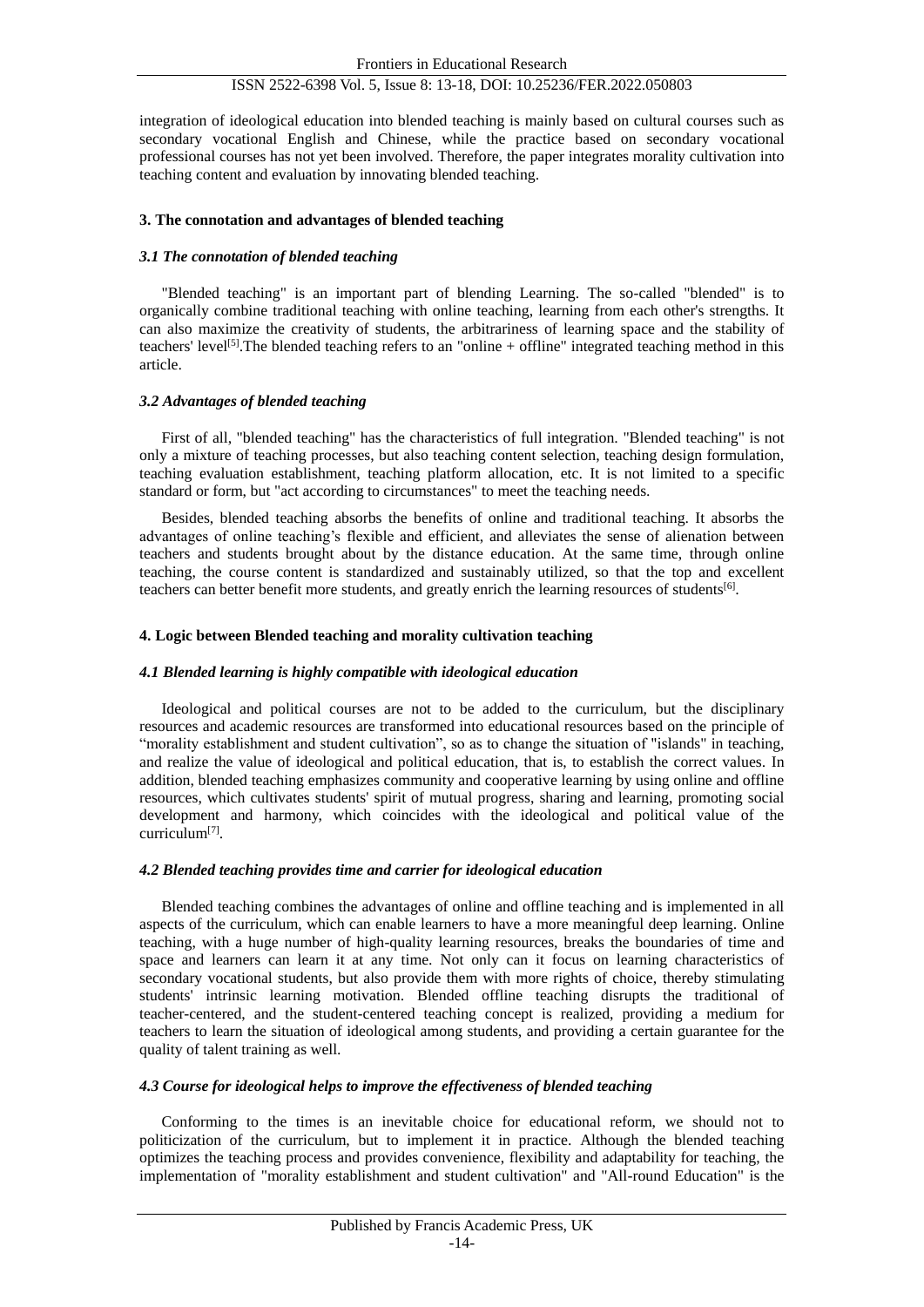fundamental task. Therefore, in the bright and beautiful teaching process, a layer of ideological and political elements is draped, so that the ideology and politics education and blended teaching complement and integrate with each other, which makes the content of professional courses into the mind, but also deeply root in the hearts of students.

#### *4.4 Innovation the pathway of blended teaching and ideological education*

Blended teaching can empower ideological education from many aspects such as teaching design, process, evaluation, etc., and achieve all-round education, as shown in Figure 1.



*Figure 1: The pathway of blended teaching and curriculum ideological*

On the one hand, blended teaching can provide rich resources for the implementation of ideology education. Before class, learners can learn independently according to the curriculum resources issued by teachers on the platforms, strengthen students' self-supervision ability, cultivate professional pride, and teachers can know the learning dynamics of students in the background in time, providing clear goals and directions for the teaching of teachers. During the class, for improving the effectiveness and engagement of students, team-based learning is adopted. It is student-oriented, the main role of teachers is to inspire and instruct, if necessary, there is a certain explanation, to cultivate students' professional ethics and other awareness.

On the other hand, Evaluation is indispensable. Blended teaching can provide a carrier for teaching evaluation and achieve full dimensional evaluation in all aspects of teaching, keeping a watchful eye on learning results on time to achieve the ideological and political in class.

## **5. The practice of blended teaching into ideological education in secondary vocational course-take "Accountant basics" as an example**

"Accounting basics" is a compulsory course for secondary vocational accounting students, and the teaching materials emphasize ability-based, student-oriented, practice-oriented, and pay attention to the students' comprehensive ability. Entering the new era, the course needs to be closely integrated with the ideological and political content. Changing the teaching content and methods, fully meet the personalized development of students and mobilizes students' enthusiasm, initiative, zeal for learning.

## *5.1 The concept of curriculum design*

The "Basic Accounting" course adheres to the concept of "the curriculum carries the ideology and politics" and "the ideology and politics permeates the curriculum". By optimizing the curriculum, the ideological and political content runs through all aspects of teaching, and transmits the correct values to students invisibly. The process of teaching becomes a way of guiding students to learn knowledge, strengthen their will, cultivate their morality. And above all, developing students' "patriotism, social responsibility, innovative spirit and practical ability". Create a linkage effect between the overall education of the curriculum and the effect of educating people.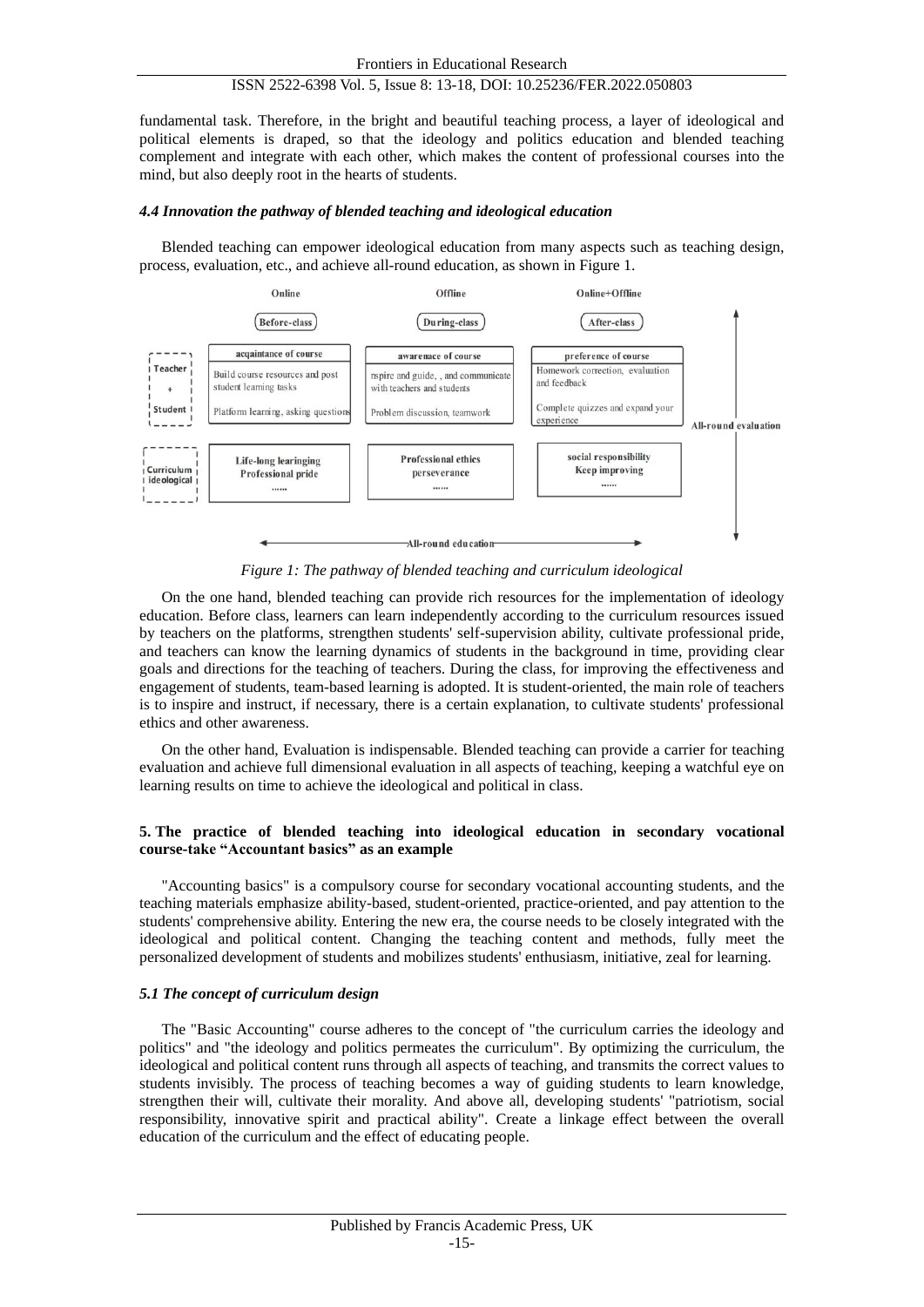## *5.2 The content of curriculum*

In terms of teaching design of content, ideological and political elements are integrated, and the explicit ideological education of love the country, love the enterprises and love the posts are penetrated into implicit accounting professional qualities such as objectivity and rigor, integrity and self-discipline, honesty and trustworthiness. Practice socialist values while studying professional courses. According to Table 1, the quantitative table of ideological elements and corresponding knowledge points.

| Projects                                                             | <b>Quantification of</b><br>knowledge points                                                                     | Ideological and political elements are<br>conceived                                                                                                                                                                                                                                                                         | Ideological<br>elements                                      |
|----------------------------------------------------------------------|------------------------------------------------------------------------------------------------------------------|-----------------------------------------------------------------------------------------------------------------------------------------------------------------------------------------------------------------------------------------------------------------------------------------------------------------------------|--------------------------------------------------------------|
| Project1:<br>Accounting<br>Profession and<br>Accounting<br>Cognition | Accounting<br>development,<br>functions, laws and<br>regulations system                                          | By understanding the history of accounting,<br>presenting the wisdom of the ancients, and<br>learning from history. Besides, through<br>introduction of China's current accounting<br>system, the morality of students will be<br>strengthened.                                                                             | Cultural<br>confidence<br>Professional<br>pride              |
| Project2:<br>Fundamentals of<br>Accounting                           | Accounting<br>elements, balance<br>sheet equation, debit<br>and credit<br>accounting method                      | Through the explanation of specific examples<br>in life, letting students understand that "you<br>harvest what you sow", whatever things we<br>done, we must have a beginning and an end,<br>not to give up halfway.                                                                                                        | Social<br>responsibility<br>Serving the<br>community         |
| Project3:<br>Accounting for<br>major economic<br>operations          | Capital raising<br>business, fixed asset<br>business, sales<br>business, profit<br>formation and<br>distribution | By explaining the development of "Gree<br>Group", understanding that honesty is the<br>foundation of the foothold. At the same time,<br>enterprises should pay taxes in time, so the<br>students can understand the importance of<br>taxation .Any success is not achieved by<br>overnight, but the result of perseverance. | Patriotism<br>Perseverance<br>Honesty and<br>trustworthiness |
| Project4:<br>Property<br>inventory and<br>reporting                  | Methods of property<br>inventory, financial<br>reporting                                                         | During the lecture, the case of "Luckin<br>Coffee" was quoted to let students know that<br>accountants,<br>they must<br>abide<br>by<br><b>as</b><br>accounting ethics and be careful<br>and<br>conscientious.                                                                                                               | Contribute to<br>society<br>Law-abiding                      |
| Project5: Fill in<br>and approve<br>documents                        | Verifies the<br>primitive documents                                                                              | The original documents reflect the economic<br>transactions. Accountant needs to resist the<br>temptation, improve their own practical<br>ability, refuse to issue false invoices and<br>vouchers.                                                                                                                          | Professional<br>ethics<br>Practical ability                  |

*Table 1: Quantitative table of ideological elements and corresponding knowledge points*

# *5.3 Teaching process*

The teaching process is divided into before-class, during-class and after-class, and adopts the blended teaching and ideological and political education, as shown in Figure 2.



*Figure 2: The process of blended teaching and curriculum ideological*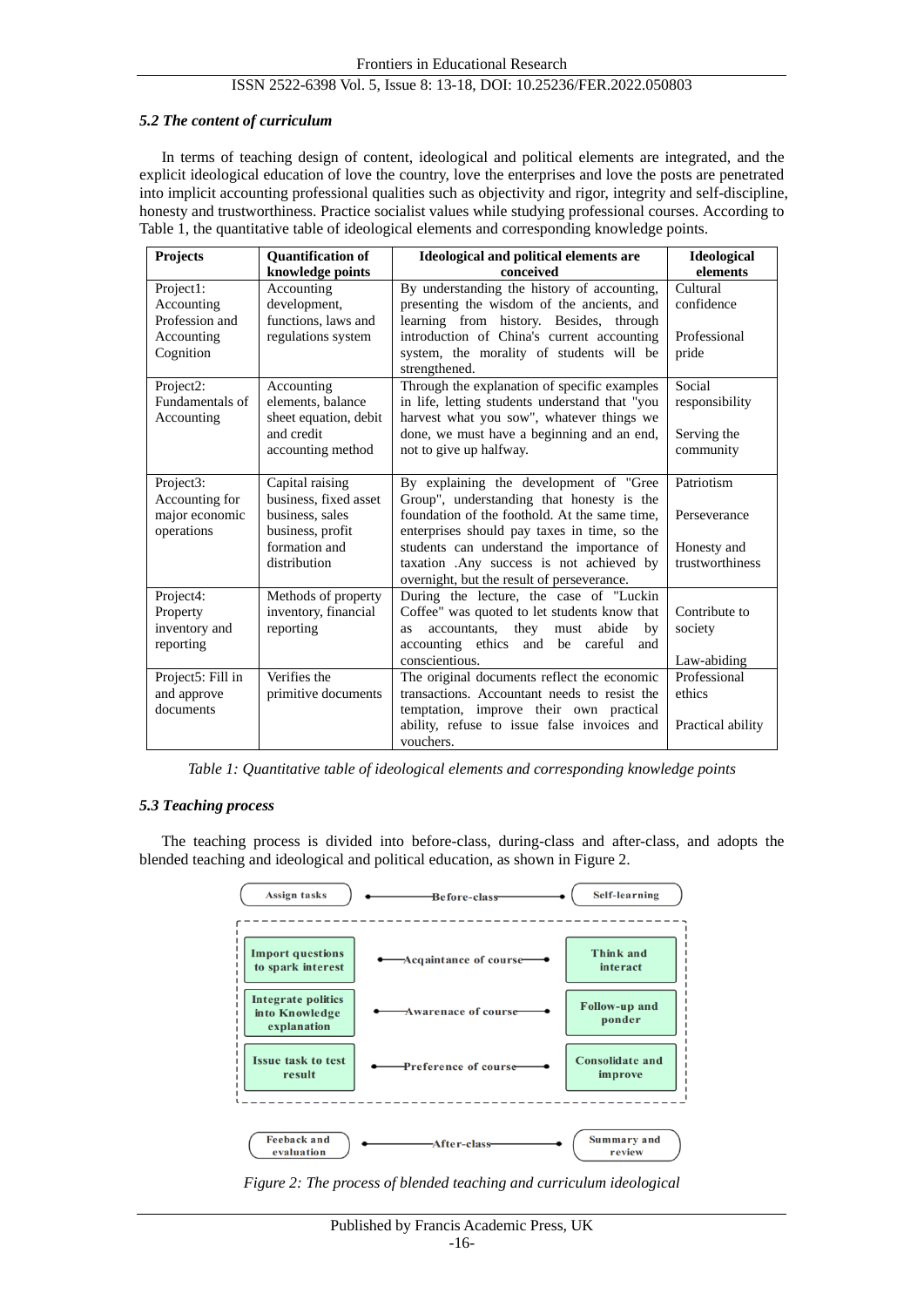## *5.3.1 Before-class: preparation*

Before class, teachers determine the difficulties of teaching according to the syllabus, and release relevant materials and task lists related to curriculum ideology and politics in Rain Classroom, DingTalk, QQ and so forth. Students rely on the Internet to find resources to achieve independent learning before class. Teachers introduce the powerful cases into the curriculum, focusing on cultivating students' thinking ability, professional ability and sense of social responsibility, and helps students become professional talents.

## *5.3.2 During class: instruction*

The stage of during class is divided into three parts: the acquaintance of accounting, the awarenace of accounting and the preference accounting. At the beginning of the course, the teacher stimulates students' interest in learning through cases and problem-oriented, and interacts with students more of the time. Additionally, fusing the ideological and political into knowledge explanation, students cooperation, and works display, gradually cultivate students' correct values, making the course "live". Moreover, avoid far-fetched, fragmented and distorted, achieving the effect of morality education.

## *5.3.3 After-class: consolidation*

Teachers should still integrate ideological and political elements in homework assignment. Teachers can set gradient homework, carry out hierarchical teaching to improve the depth of teaching. By testing the degree of learning professional knowledge makes teaching more warm. At the same time, in the process of homework arrangement, theory and practice should be combined with each other, making ideological and political education internalized in the heart and externalized in practice.

## *5.4 The evaluation of the teaching*

Teaching evaluation adopts the comprehensive evaluation method of full students, whole process. The the full students evaluation includes inter-student, inter-group and teacher-student mutual evaluation. The whole process also includes online and offline, theoretical learning, theoretical practice and emotional values evaluation. In the construction of evaluation indicators, reference Xiaofang Chen's[8] evaluation indicators, which includes knowledge, ability, emotional and value evaluation, and each of them is subdivided, Table 2 presents this information.

| <b>Evaluation</b> indicators | <b>Evaluation dimensions</b>                                                                                       | score     |
|------------------------------|--------------------------------------------------------------------------------------------------------------------|-----------|
| Knowledge evaluation         | Online and offline learning, classroom testing, and<br>data collection                                             | $0 - 100$ |
| Competency evaluation        | group communication, summary and inspection,<br>case presentation, field research                                  | $0 - 100$ |
| Emotional evaluation         | Logical skills, sense of teamwork, communication<br>and coordination skills                                        | $0 - 100$ |
| Value evaluation             | Sense of social responsibility, professional ethics,<br>compliance with discipline and law, patriotic<br>integrity | $0 - 100$ |

# *Table 2: Evaluation index*

# *5.5 The teaching effectiveness in the secondary vocational "Accounting Basics"*

It takes a semester to apply blended teaching to curriculum ideological in the secondary vocational"Accounting Basics".The total number of students in two classes are 86.Finally, the satisfaction and professionalism of students are surveyed, as is shown in Table 3: